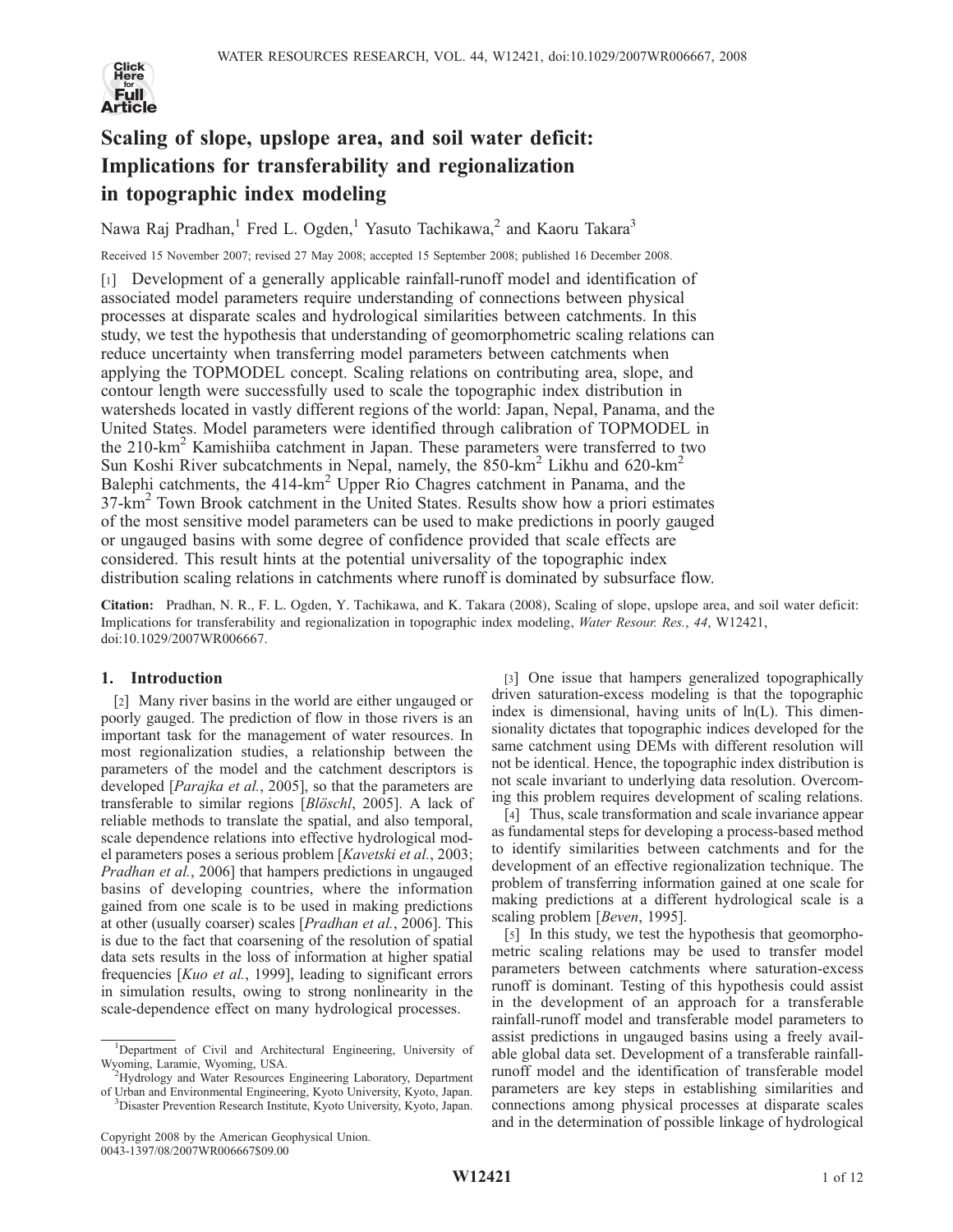Table 1. Effective Parameter Values for the Saturation Excess Runoff Generation Mechanism of TOPMODEL Identified at 50-m DEM Resolution in the 210-km<sup>2</sup> Kamishiiba Catchment

| Parameter                                                                                         | Value |
|---------------------------------------------------------------------------------------------------|-------|
| Lateral transmissivity of soil at saturation<br>condition, $To$ (m <sup>2</sup> h <sup>-1</sup> ) | 9.8   |
| Decay factor of lateral transmissivity with<br>respect to saturation deficit, $m(m)$              | 0.07  |
| Maximum root zone storage, $Rz_{\text{max}}$ (m)                                                  | 0.001 |

similarities between catchments making scale transformation and scale invariance the fundamental requirement.

[6] Section 2 presents the study objectives, methodology, watersheds and data. In section 3 we discuss the scale dependence of the TOPMODEL state variables. In sections  $4-6$ , we discuss the scale dependencies of dominating geomorphometric parameters and development of methods to accurately account for the effect of scale in upslope catchment area, slope, unit contour length, and topographic index. The effectiveness of our approach is demonstrated in section 7 by testing whether the modeling outcome is reliable at a scale that is significantly different from the scale where the model was calibrated, without recalibration. Discussion and conclusions follow in section 8.

## 2. Objectives, Methods, Watersheds, and Data

[7] In this study we examine the utility of scaling relations for transferring geomorphometric model parameters between scales and basins for the saturation-excess TOPMODEL, and is motivated by the need to make predictions in ungauged basins. The objective of this study was to test the hypothesis that detailed consideration of the impact of scale on model parameters will also improve transferability of topographic-index-derived parameters between different catchments. This hypothesis is tested by transferring TOPMODEL parameters identified by calibration in the Kamishiiba catchment in Japan, shown in Table 1, to two subcatchments of the Sun Koshi river in Nepal, the Upper Rio Chagres catchment in Panama, and the Town Brook catchment in the northeastern United States.

## 2.1. TOPMODEL Formulation Used in This Study

[8] The TOPMODEL formulation used in this study is essentially the same version of TOPMODEL in wide distribution today. Section 3, represents the overland flow and base flow in the TOPMODEL formulation used in this study. Calibration of TOPMODEL was first performed on runoff volume. Muskingum-Cunge channel routing was added to the simulation of the Kamishiiba catchment only after the TOPMODEL parameter set in Table 1 was identified. Rainfall on a saturated grid is the overland flow to be routed. Routing improved simulation results at the catchment by increasing the Nash-Sutcliffe coefficient in comparison with observed hydrographs. The addition of channel routing had no other effect on the simulation results, as there is no feedback in this formulation between the channel and runoff generating components of TOPMODEL.

[9] Given the high-quality data set from Kamishiiba catchment, we selected to use it for parameter estimation in this regionalization study. Pradhan et al. [2006] identified the parameters in the Kamishiiba catchment adopting trial and error approach in the calibration. Pradhan et al. [2006] derived an estimate of the parameter  $m$  in the Kamishiiba catchment from the first-order hyperbolic function that fitted the recession curve obtained from the observed discharge of rainfall [Ambroise et al., 1996]. Prior estimation of the  $m$  parameter also helped to identify the set of calibrated parameters that is rather less affected by equifinality [Beven, 2006] in calibration.

## 2.2. Study Watersheds

[10] Our study uses calibration data from the Kamishiiba catchment in Japan, and tested the utility of scaling relations for improved regionalization using data from two tributaries of the Sun Koshi River in Nepal, the Upper Rio Chagres in Panama, and Town Brook in New York, United States. These watersheds are discussed in the following sections.

## 2.2.1. Kamishiiba Catchment, Japan

[11] This study uses a research-quality data set from the 210-km<sup>2</sup> Kamishiiba catchment, which is located in Japan. This same data set was used by Pradhan et al. [2006] to validate the scaling relations employed in the present study. The Kamishiiba catchment lies in Kyushu Island of Japan. Kyushu, the southernmost of the four major islands of Japan, has a mountainous interior, is subtropical and remains warmer throughout the year than other parts of Japan. The summer months are hot and humid with high rainfall intensity. The mean annual rainfall in the Kamishiiba catchment is approximately 2000 mm. Since the simulations of the Kamishiiba catchment were done in the warmest season, snow processes were not simulated.

## 2.2.2. Likhu and Balaphi Catchments, Nepal

[12] The two basins used in Nepal are the  $850 \text{-} \text{km}^2$  Likhu and 620-km<sup>2</sup> Balaphi catchments. Nepal, with an area of 147,181 km<sup>2</sup>, has more than 6000 rivers stretching from the Himalayas to the southern plain. This dense river network flows through steep topography. Approximately 80% of the 2000 – 3500 mm total annual rainfall is concentrated in the relatively short monsoon season [Gyawali, 1989], which lasts approximately 4 months [Japan International Cooperation Agency, 1985]. These peculiar characteristics lead to a set of hazards, including frequent floods and debris flows. Although there are some gauging stations installed in some rivers, many river basins in Nepal are either ungauged or poorly gauged. The lack of understanding of the scaledependence relations into effective hydrological models has up to now posed a serious problem for making predictions in ungauged basins in developing countries. Often in this case, either only coarse-resolution DEM data are available or the information gained at fine scale is to be used in making predictions at coarser scales.

[13] The Likhu and Balaphi catchments are tributaries of the Sun Koshi River in Nepal. The Sun Koshi basin has steep terrain and monthly average relative humidity rising up to 80% during the rainy season. Humidity in the dry season, on the other hand, varies widely during a 1-day period and is typically much lower than of the rainy season. The rainfall data used in Likhu and Balaphi catchments are the daily rainfall data from the nearest available gauging stations. Precipitation gauging stations number 1224 and 1103 were used for estimating rainfall over the Likhu catchment. In the Balaphi catchment, data were used from precipitation gauging stations number 1006, 1008, 1009, and 1103. Rainfall-runoff data were obtained from the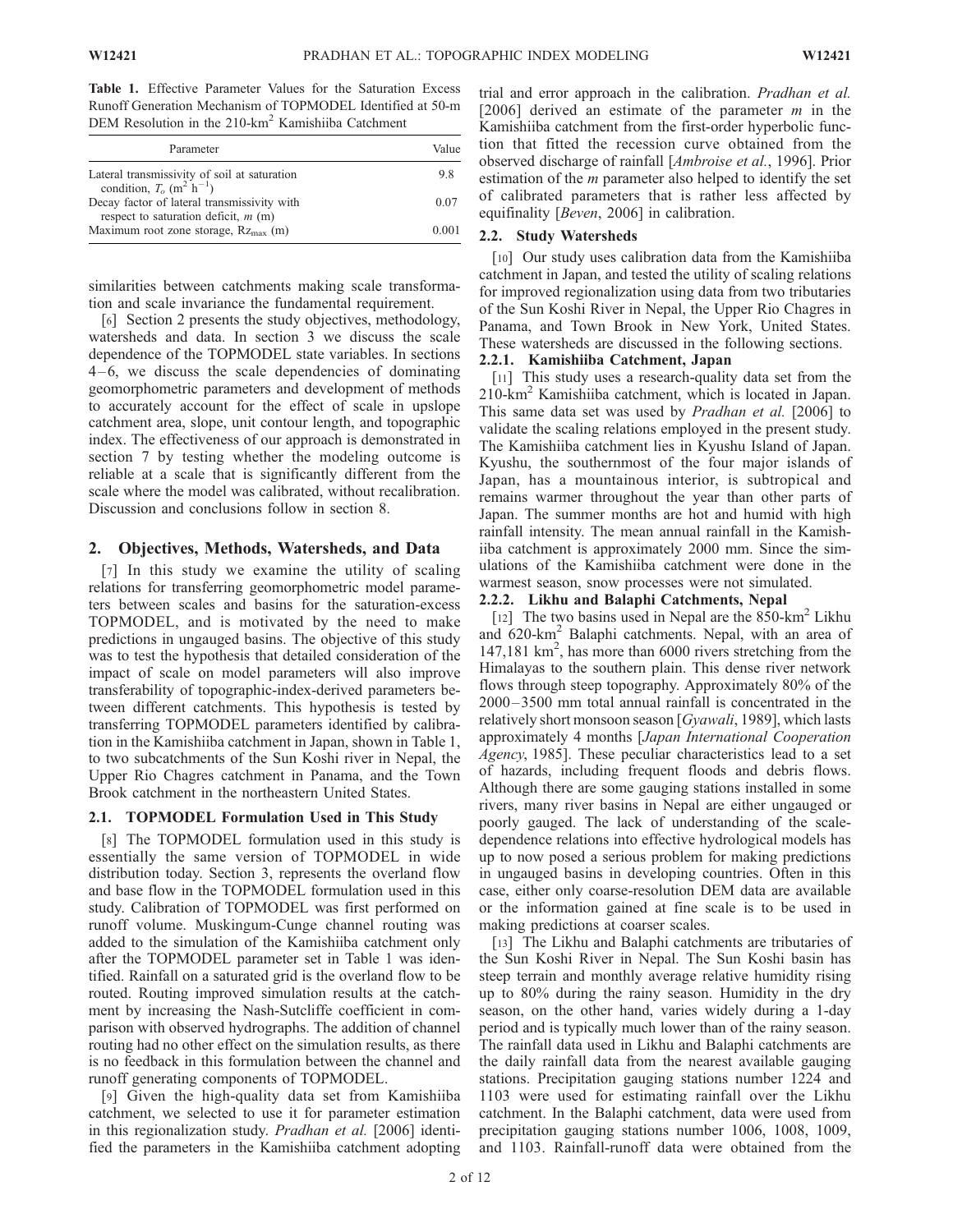Department of Hydrology and Meteorology, Government of Nepal. For both the Likhu and Balaphi catchments, evaporation data used were obtained from climatological records of Nepal (see http://www.dhm.gov.np/index.php?p = publication). Four climatological seasons can be identified in Nepal [Nayava, 1980]. The pre-monsoon season (March –May) is characterized by hot, dry weather with scattered rainfall; toward the end of this period, it becomes more humid with thundershowers. The summer monsoon season (June–September) is governed by the southeasterly flow of moisture-laden air from the Bay of Bengal. The post –monsoon season (October –November) has a typical onset date coincident with the autumnal equinox. Rainfall activity is substantially reduced with November typically the driest month. The winter season (December –February) is generally dry, although westerly weather systems may bring cold air and winter precipitation (in the form of snow) that contributes to low-flow regimes of these rivers. Groundwater is primarily recharged by the monsoon rainfall, and is the most significant contribution to low-flow regimes of these rivers in Nepal. Some portions of these catchments lie above the snow line; however, it is very difficult to clearly distinguish meltwater contributions due to the overwhelming influence of the summer monsoon rain [Hannah et al., 2005]. For these reasons, snowmelt was not considered an important process in these catchments.

#### 2.2.3. Upper Rio Chagres Catchment, Panama

[14] The Greater Panama Canal Watershed is a hydrologically complex and ecologically diverse. The watershed consists of a mix of pristine old-growth forest managed as national park, and partly deforested grazed areas in 13 subbasins. There are two significant reservoirs in the greater Panama Canal watershed [Harmon, 2005]. The Rio Chagres, notable as the only river in the world to flow into two oceans, is the largest river by annual flow volume entering into the Panama Canal and provides approximately half the water required for operating the canal while comprising only a third the area of the greater Panama Canal watershed. The  $414 \text{-} \text{km}^2$  Upper Rio Chagres is a protected National Park. As such it is predominantly covered by old-growth forest, less than 10% of the watershed disturbed by human activities.

[15] Panama is located in the seasonal tropics, with pronounced wet and dry seasons. Typically, precipitation peaks during June– July and October –November when the intertropical convergence zone passes across the region, with very little rain falling during the dry season between January and March. Rainy season storms generated in the Caribbean tend to track from north to south, so that there is a pronounced  $N-S$  precipitation gradient across the Panamanian isthmus. The Atlantic coastal region receives an annual average of >3000 mm of precipitation as compared to <2000 mm for the Pacific coastal region on the leeward side of the continental divide although the year-to-year variations in total precipitation can be significant. For example, annual precipitation in the Upper Rio Chagres watershed is quite variable, with annual values ranging from 1,800 to 3,200 mm between 1972 and 2005. It never snows in the Rio Chagres catchment.

## 2.2.4. Town Brook Catchment, New York

[16] The 37-km<sup>2</sup> Town Brook catchment lies in Catskill mountains in southern New York State. In humid, wellvegetated areas, such as in the northeastern United States, most direct runoff is generated by the saturation-excess mechanism, that is, via precipitation on or exfiltration from saturated areas in the landscape [Ward, 1984]. Runoff generation in Town Brook and adjacent watersheds was examined by Lyon et al. [2004] and Steenhuis et al. [1995]. The Town Brook catchment is smaller and significantly different from the other catchments used in this study. While the catchments in Japan, Nepal, and Panama are relatively young as a result of geologically recent tectonic or volcanic activity, the Town Brook catchment is in the northern Appalachian province, which is geologically much older than the other study catchments.

## 2.3. DEM Data Sources

[17] DEM data at 1000- and 90-m resolutions for the catchments in Nepal and Panama were downloaded from Global 30 Arc-Second Elevation (GTOPO30) and Shuttle Radar Topography Mission (SRTM) data sets from the United States Geological and Survey (USGS) EROS data center web site, respectively. The 50-m resolution DEM for the catchments in Japan was obtained from Geological Survey of Japan (GSJ). The DEM at 10- and 30-m resolution for Town Brook catchment in the United States were obtained from National Elevation Data set (NED), United States Geological and Survey (USGS) Web site.

## 3. Effect of DEM Resolution on Saturated Area and Base Flow Predictions From TOPMODEL

[18] The topographic index distribution for the  $210 \text{--} \text{km}^2$ Kamishiiba catchment was calculated using a 50-m resolution DEM. TOPMODEL was calibrated using rainfall-runoff data from this catchment, which resulted in Nash-Sutcliffe efficiency, hereafter referred to as N–S efficiency, of 94%. The corresponding identified value of lateral soil transmissivity parameter was  $9.8 \text{ m}^2/h$  (see Table 1). Figure 1a shows the model predicted that 7% of the catchment area was saturated at the initial time step.

[19] When a 1000-m DEM was used to develop the topographic index distribution and the model parameters identified through the original calibration were applied, the initial percentage of saturated area predicted by TOPMO-DEL increased to 59% as shown in Figure 1b. This is quite an unreasonable prediction for a conceptual state variable owing to the change in DEM resolution, and highlights the problem with the dimensionality of the topographic index. This very large error in the TOPMODEL-predicted discharge results in a negative N–S efficiency as a consequence of the overestimation of the saturated area. Furthermore, the base flow predicted by the TOPMODEL using the topographic index distribution derived from the 1000-m DEM is very small compared to 50-m DEM resolution TOPMODEL as shown in Figure 2. This is attributable to the fact that too much water is stored in the soil as demonstrated by the 52% overprediction of the saturated area.

[20] This overprediction of saturated area is primarily caused by the effect of DEM resolution on the topographic index distribution [Zhang and Montgomery, 1994]. Figure 3 shows the scale effect in the cumulative topographic index distribution using topographic data from catchments in different parts of the world. In the TOPMODEL framework,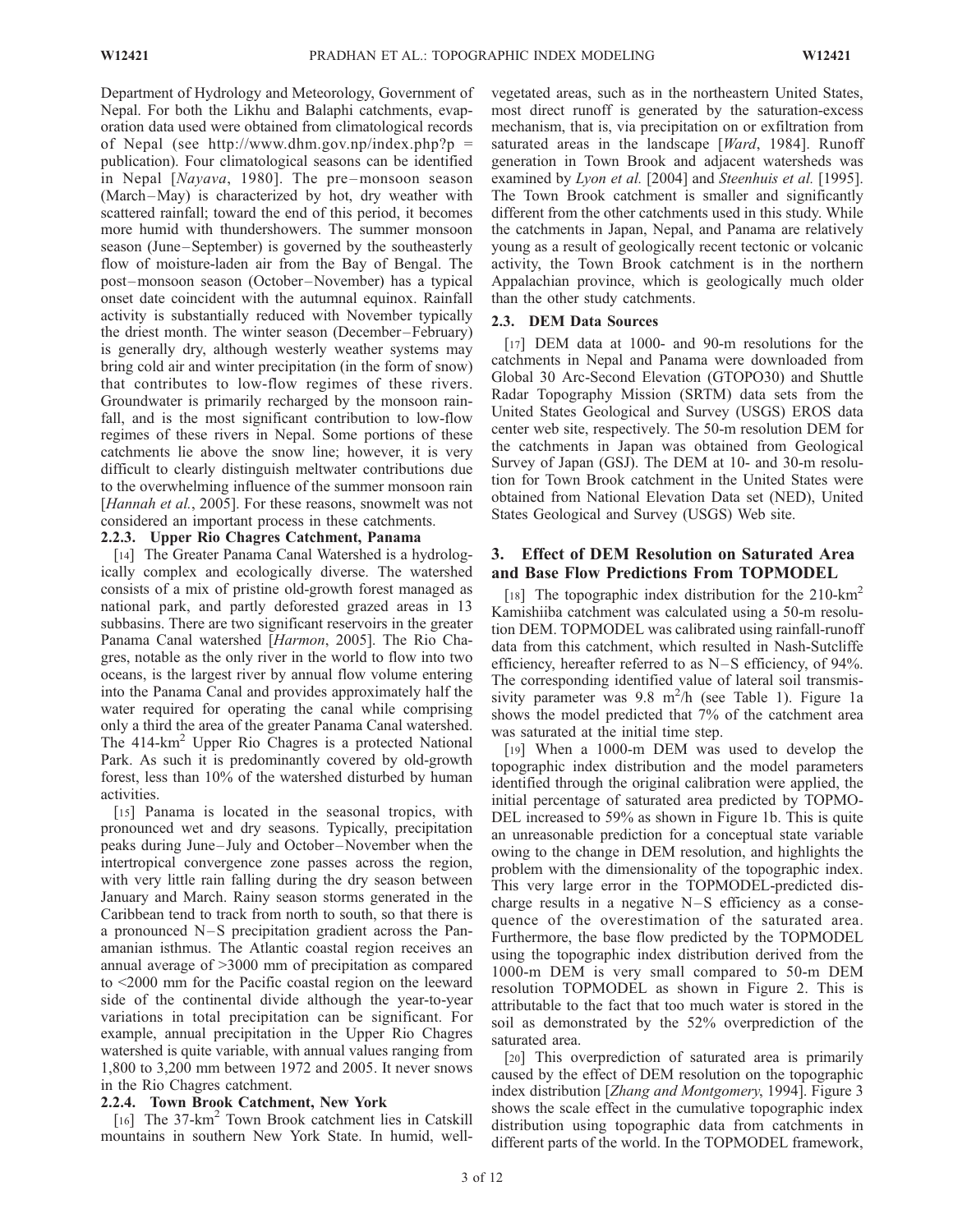

Figure 1. Analysis of distributed saturated area output of TOPMODEL at different digital elevation model (DEM) resolutions in the 210-km<sup>2</sup> Kamishiiba catchment in Japan using model parameters identified using 50-m DEM resolution in the Kamishiiba catchment. (a) The 7% saturated area is predicted by TOPMODEL at the initial time step, when 50-m DEM resolution is used. (b) The 59% saturated area is the output of TOPMODEL at the initial time step, when 1000-m DEM resolution is used.

the topographic index is used to distribute the local saturation deficits, given knowledge of the mean storage deficit [Beven and Kirkby, 1979]. The topographic index [Kirkby, 1975] of TOPMODEL is defined as

$$
TI = \ln\left[\frac{a}{(\tan \beta)}\right],\tag{1}
$$

where  $\alpha$  is the local upslope contributing area per unit contour length [L] and  $\beta$  is the slope angle of the ground surface  $[L L^{-1}]$ .

[21] Equation (2) is the relation between  $\overline{S}(t)$  [L], the spatial mean storage deficit and  $S(i, t)$  [L], local saturation deficit at each location  $i$  in a catchment as [Beven and Kirkby, 1979]

$$
S(i,t) = \overline{S}(t) + m\left[\left(\overline{TI} - TI\right) + \left(\ln T_o - \overline{\ln T_o}\right)\right],\tag{2}
$$

where  $T_o$  [L<sup>2</sup>T<sup>-1</sup>] is the local value of lateral (horizontal) transmissivity when the soil has zero storage deficit;  $\overline{\ln T_o}$  is the catchment average of ln  $T_o$ ; m is a decay factor of saturated transmissivity of soil with respect to saturation deficit with dimensions of length [L]; and  $\overline{TI}$  is the catchment average of the topographic index.

[22] Areas with  $S$  (*i*, *t*)  $\leq$  0 in equation (2) represent contributing areas for saturation excess overland flow as shown in Figure 1. Considering an effective  $T<sub>o</sub>$  value, the local saturation deficit is totally controlled by local topographic index and the catchment average of the topographic index. The effect of DEM resolution on the cumulative topographic index distribution as shown in Figure 3 is the reason for the different predictions of saturation shown in Figure 1 as given by equation (2).

[23] In the TOPMODEL framework, subsurface contributions to streamflow,  $Q_b(t)$  [LT<sup>-1</sup>] can be derived from equation (2) as

$$
Q_b(t) = T_o e^{-\overline{H}} e^{-S(t)/m}, \qquad (3)
$$

which is also controlled by the catchment average of the topographic index. The DEM resolution effect on the topographic index shown in Figure 3a is the reason for the difference in subsurface flow shown in Figure 2 as given by equation (3).

[24] The scale dependence of the topographic index with decreasing resolution is caused by the loss of high spatial



Figure 2. Comparison of subsurface flow obtained from 50-m DEM resolution TOPMODEL, 1000-m DEM resolution TOPMODEL, and TOPMODEL applied at 1000-m DEM resolution with scaled topographic index to 50-m DEM resolution. The applied effective parameters are identified by 50-m DEM resolution TOPMODEL. A rainfall event 6 days in duration (22 September 1999 to 27 September 1999) in the 210-km<sup>2</sup> Kamishiiba catchment in Japan was used to analyze the subsurface flow.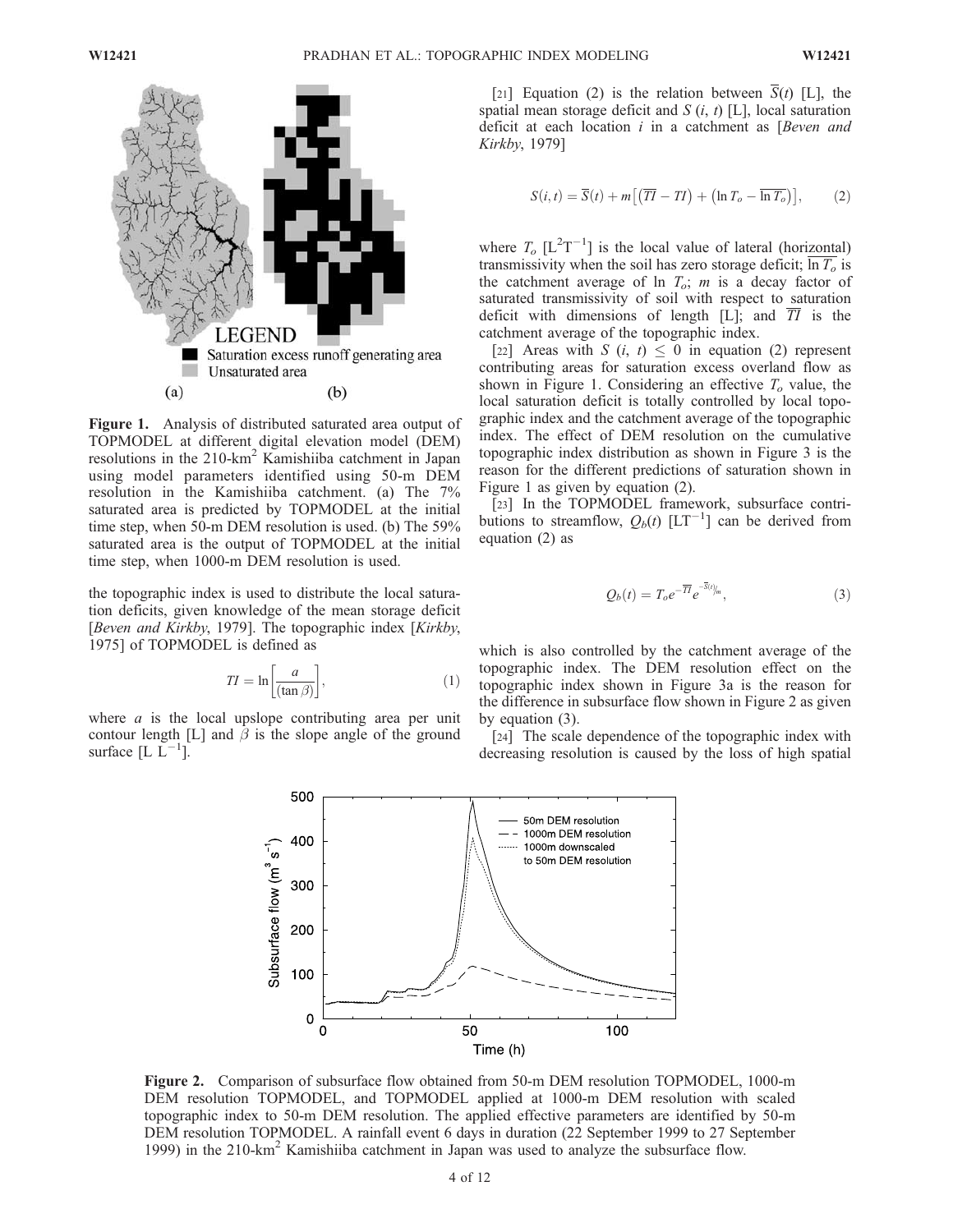

Figure 3. DEM resolution effect on density distribution of topographic index and applicability of the topographic index distribution scaling method in different topographic regions of the world: (a) 210-km<sup>2</sup> Kamishiiba catchment in Japan, (b) 850-km<sup>2</sup> Likhu catchment in Nepal, (c) 414-km<sup>2</sup> Upper Rio Chagres catchment in Panama, and (d) the 37-km<sup>2</sup> Town Brook catchment in the northeastern United States.

frequency components in the upslope catchment area, and the underestimation of the slope when using a coarseresolution DEM. The error in the predicted saturated state variable and base flow response can be removed by scaling the topographic index distribution from the available scale to another scale of interest [Pradhan et al., 2006]. Understanding the scaling of the topographic index can only be obtained by deriving a scaling formulation of the dominant geomorphological parameters like upslope catchment area, unit contour length and slope.

## 4. Scaling Solution to the Effect of DEM Resolution on Geomorphometric Information

[25] Scaling relations for upslope contributing area and slope developed by *Pradhan et al.* [2006] are showed in this section. This section also introduces a new method to produce an unbiased measure of unit contour length that is independent from DEM resolution.

#### 4.1. Scaling of Local Upslope Contributing Area and Slope Angle

[26] Many physically based models of hydrological and geomorphic processes rely on spatially distributed characterization of drainage area and slope angle. Pradhan et al. [2006] showed when upslope catchment area is calculated at fine resolution, information is lost when the calculation is repeated using coarse-resolution DEMs. Pradhan et al. [2006] also showed that slopes are underestimated when using coarse-resolution DEMs. To avoid this scaling effect, which can seriously affect the accuracy of hydrological and geomorphological models, Pradhan et al. [2006] successfully derived the scaling formulation for the upslope catchment area and slope-angle. The scaling method for upslope contributing area derived by Pradhan et al. [2006] is defined as

$$
A_{i, scaled} = \left\{ \frac{A_i}{N_s e^{\left(\frac{(1-N_i)H_N}{N_o}\right)}} \right\},
$$
\n(4)

where the suffix i is a location in a catchment,  $A_i$  is the upslope catchment area obtained from a coarse-resolution DEM,  $A_{i, scaled}$  is the scaled upslope catchment area at a point i,  $N_s$  is the total number of desired target fineresolution grids included in an available course-resolution grid,  $N_i$  is the number of the coarse-resolution grids contained in the upslope contributing area at a location i in the catchment,  $N<sub>o</sub>$  is the number of the coarse-resolution grids contained in the upslope catchment area at the outlet of the catchment, and  $H_N$  is a factor [*Pradhan et al.*, 2006].

[27] The method for scaling local land-surface slope developed by Pradhan et al. [2006] is defined as

$$
\theta_{i,scaled} = \alpha_{i,steepest} d_{i,scaled} \xrightarrow{(1-D_i)}, \tag{5}
$$

where *i* is the central grid location in  $3 \times 3$  moving window pixels,  $\theta_{i, scaled}$  is the downscaled steepest slope in 3  $\times$  3 moving window pixels,  $d_{i, scaled}$  is the steepest slope distance of the target-resolution DEM,  $D_i$  is the fractal dimension, and  $\alpha_{i,steepest}$  is a coefficient.

[28] *Pradhan et al.* [2006] found that equation (4) works for any range of scaling provided that there are enough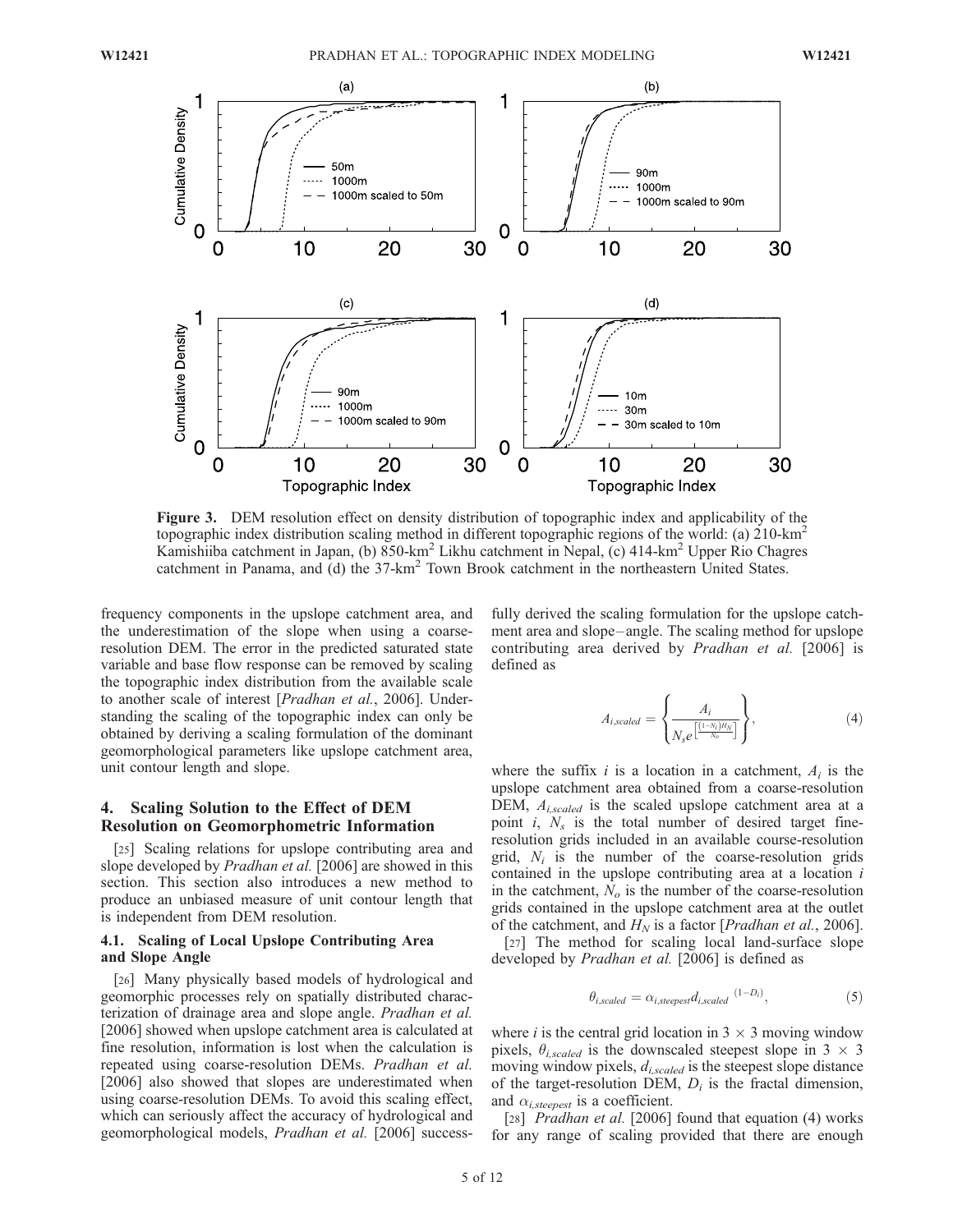

Figure 4. Scale effect on the conceptual derivation of contour length. (a) Unit contour length representation of a coarse-resolution DEM. (b) Unit contour length representation of a fine-resolution DEM.

pixels of a grid size to represent the distribution in a catchment. In equation (5), slope is a function of the measurement scale by assuming that topography is unifractal in a specified range of measurement scale. This unifractal concept can break down at very fine scales limiting the scaling range as shown by Pradhan et al. [2006].

#### 4.2. Development of a Method for Scaling Contour Length in the Topographic Index

[29] With coarse DEM grids, the simple use of either the single-flow direction method or multiple-flow direction method overestimates the contour length near the catchment divide compared with estimates developed from fine DEM grids. With fine DEM grids, the simple use of either the single-flow direction method or multiple-flow direction method underestimates the contour length in the vicinity of the catchment outlet when fine-resolution DEM is used compared with that from coarse DEM grids. For example, at the outlet, the upslope drainage area is the same (Figures 4a and 4b), but the contour length representation of a coarseresolution DEM, W, in Figure 4a is larger than the contour length representation of a fine-resolution DEM, W\*, in Figure 4b.

[30] To solve the scale problem in defining the contour length using the single-flow or multiple-flow direction method, contour length is varied from the target fineresolution grid at the catchment divide region to the available coarse-resolution grid at the catchment outlet. The downscaled contour length is defined as

$$
W_{i, scaled} = \frac{W_i}{R_f I_f},\tag{6}
$$

where  $W_{i, scaled}$  is the scaled contour length from the available coarse-resolution DEM to the target fine-resolution DEM at location i,  $W_i$  is the unit contour length of the available coarse-resolution DEM at location  $i$ , and  $I_f$  is the influence factor per unit contour length.  $R_f$  is resolution factor defined as

$$
R_f = \frac{Coarse \quad DEM \quad Resolution}{Target \quad DEM \quad Resolution} \,. \tag{7}
$$

As contour length is varied from the target fine-resolution grid at the catchment divide region to the available coarseresolution grid at the catchment outlet, the influence of  $R_f$  on  $W_i$  must gradually decrease in equation (6) from value 1 at the catchment divide portion to  $\frac{1}{R_f}$  as  $W_i$  becomes larger. For this reason, in equation (6) the influence factor  $I_f$  is introduced having the value 1 at the catchment divide portion so that the unit contour length given by a target fineresolution grid is obtained, having value  $\frac{1}{R_f}$  at the outlet so that unit contour length is defined by the available coarseresolution DEM. Using exponential decay, the influence factor is equal to 1 at the catchment divide and transitions to a value of  $\frac{1}{R_f}$  at the catchment outlet as the upslope catchment area increases. Thus  $I_f$  is defined as

$$
I_f = e^{\left[\frac{(1-N_i)H_R}{N_o}\right]},\tag{8}
$$

where  $N_i$  is the number of the coarse-resolution grids contained in the upslope contributing area at a location  $i$  in the catchment and  $N<sub>o</sub>$  is the number of the coarse-resolution grids contained in the upslope catchment area at the outlet of the catchment. Considering that the influence of  $R_f$  on  $W_i$ in equation (6) is almost negligible at the outlet of the catchment, where  $N_i = N_o$  and  $I_f = \frac{1}{R_f}$ , the value of  $H_R$ introduced as a factor in equation  $(8)$  can be obtained from equation (8) by substituting  $N_i = N_o$  and  $I_f = \frac{1}{R_f}$  as

$$
H_R = \frac{N_o}{N_o - 1} \ln R_f. \tag{9}
$$

[31] Equations (6) and (8) give a scale-independent method of representing unit contour length as

$$
W_{i, scaled} = \left\{ \frac{W_i}{R_f e^{\left[\frac{(1-N_i)H_R}{N_o}\right]}} \right\}.
$$
 (10)

The differences in the mathematical formulation for upslope catchment area in equation (4) and unit contour length in equation (10) is that equation (4) uses  $N_s$  and  $H_N$  whereas equation (10) uses  $R_f$  and  $H_R$ .

# 5. Development of a Scaling Approach in Hydrogeomorphology

[32] Substituting the value of a and  $\beta$  in equation (1) by  $\frac{A_{i, scaled}}{W_{i, scaled}}$  from equations (4) and (10) and  $\theta_{i, scaled}$  from equation (5), the downscaled topographic index,  $TI_{scaled}$  is defined as

$$
TI_{scaled} = \ln \left( \frac{\frac{A_i}{N_e e^{\left[ (1-N_i)H_N \right]}}}{\frac{W_i}{R_f e^{\left[ (1-N_i)H_R \right]}} \theta_{i, scaled}} \right). \tag{11}
$$

Substituting  $N_s = R_f^2$  [*Pradhan et al.*, 2006] in equation (11) and simplifying, the downscaled topographic index,  $TI_{scaled}$ is defined as

$$
TI_{scaled} = \ln\left(\frac{A_i e^{\left[\frac{(1-N_i)(H_R - H_N)}{N_o}\right]}}{W_i \theta_{i, scaled} R_f}\right).
$$
 (12)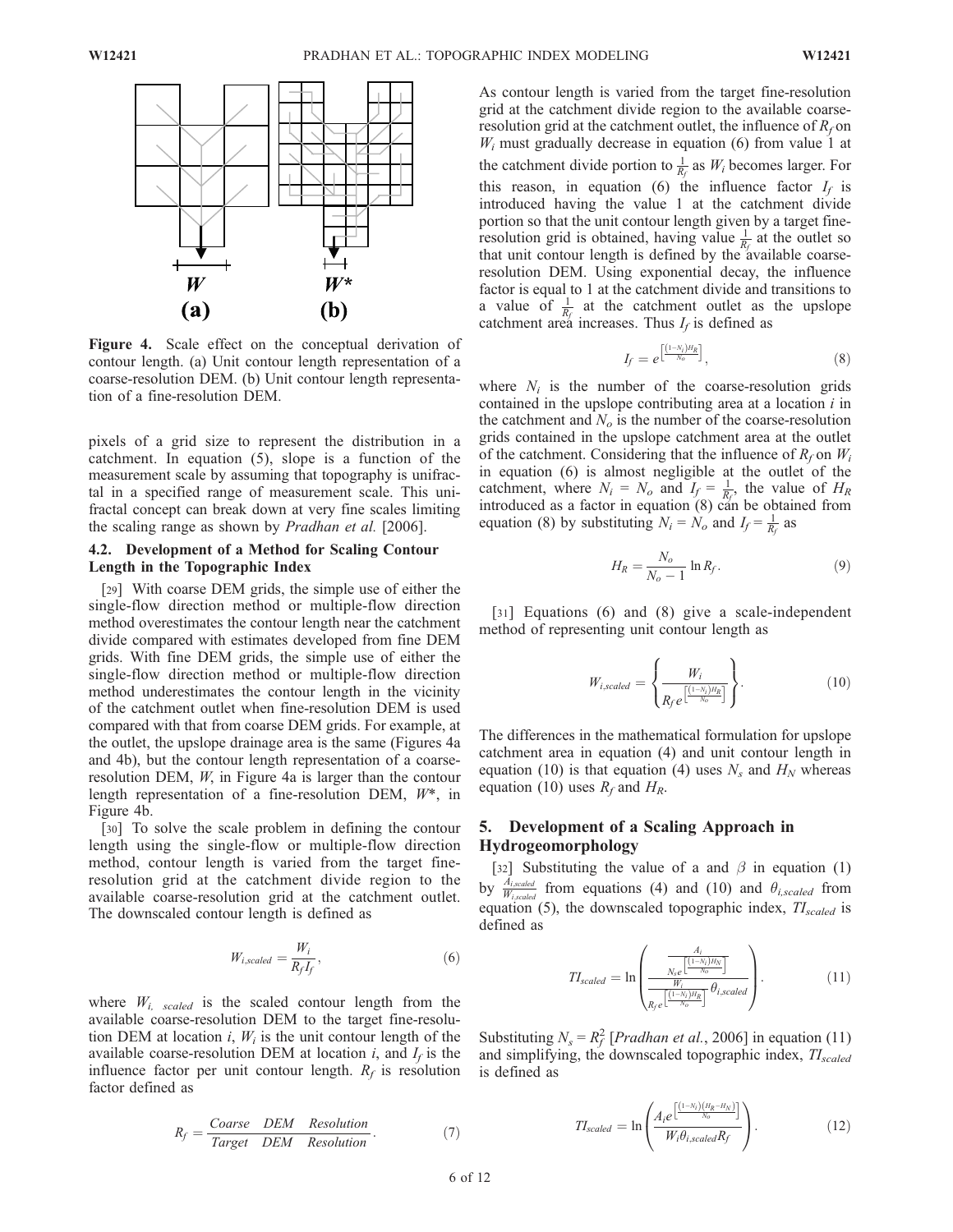

**Figure 5.** Upscaling slope and catchment area in the  $210 \text{-} \text{km}^2$  Kamishiiba catchment. (a) Distribution functions of steepest slope obtained from different DEM resolutions and upscaled slope. (b) Distribution functions of upslope catchment area obtained from different DEM resolutions and upscaled upslope catchment area.

Substituting the value of  $TI$  in equation (1) with the value of  $TI_{scaled}$  from equation (12) in equation (2), the scaled local saturation deficit is defined as

$$
S(i, t) = S(t) + m
$$

$$
\cdot \left\{ \left[ \overline{T} \overline{T}_{scaled} - \ln \left( \frac{A_i e^{\left[ \frac{(1 - N_i)(H_R - H_N)}{N_o} \right]}}{W_i \theta_{i, scaled} R_f} \right) \right] + \left( \ln T_o - \overline{\ln T_o} \right) \right\},
$$
(13)

where  $\overline{II}_{scaled}$  is the catchment average of  $II_{scaled}$  in equation (12).

[33] Substituting the value of  $\overline{TI}$  by  $\overline{TI}_{scaled}$  in equation (3) the scaled base flow is defined as

$$
Q_b(t) = T_o \t e^{-\overline{H}_{scaled}} e^{-S(t)/m}.
$$
 (14)

Equations (13) and (14) are used to produce scale-independent saturated area and base flow response in TOPMODEL framework.

#### 6. Upscaling and Downscaling

[34] Equations (7), (8), (10), (12), (13), and (14) are explained from the downscaling point of view. Thus in explaining the derivation of these equations, a coarseresolution DEM is taken as an available DEM and a fineresolution DEM is taken as the target-resolution DEM at which the geomorphometric information is to be obtained. Applying equation (12), to scale the cumulative topographic index distribution developed from a coarse-resolution DEM shows a close fit with the topographic index at a fineresolution DEM in Figure 3. Figure 3 shows the applicability of the scaling method of topographic index distribution in watersheds located in vastly different regions of the world.

[35] Applying equation (13), the saturated area obtained dropped down from 59% in Figure 1b to 10%, very close to that obtained using 50-m DEM resolution in Figure 1a. Thus by scaling the topographic index distribution and applying equation (14), it is shown in Figure 2 that the similar base flow response as that of 50-m DEM TOP-MODEL is obtained from the 1000-m DEM resolution TOPMODEL without recalibrating.

[36] In this paper we applied the upscaling relations for slope and upslope contributing area published by *Pradhan* et al. [2006] for the first time to make predictions in diverse catchments. To upscale, we simply replaced the fine-resolution DEM with a coarse-resolution DEM to which the geomorphometric information is to be upscaled. Thus while upscaling,  $R_f$  in equation (7) is defined as

$$
R_f = \frac{Available\ Fine\ DEM\ Resolution}{Target\ Coarse\ DEM\ Resolution}.\tag{15}
$$

Thus,  $R_f$  in equation (15) is less than 1 while upscaling. When upscaling,  $R_f$  used in all the scaling relations is defined by equation (15) and  $N_s$  is the square of the  $R_f$ defined by equation (15) and  $N_i$  and  $N_o$  are defined at a fineresolution DEM. Furthermore, while upscaling,  $\theta_{i, scaled}$  in equation (5) is the upscaled steepest slope in 3 x 3 moving window pixels and  $d_{i, scaled}$  is the steepest slope distance of a target coarse-resolution DEM. While upscaling the slope, values of  $\alpha_{i,steepest}$  in equation (5) are derived directly from the steepest slope of the available fine-resolution DEM.

[37] Figure 5a shows the upscaled slope distribution function from 150- and 1000-m DEM resolutions. The RMS error between the cumulative distribution of slope from 1000- and 150-m DEM resolutions in Figure 5a is 0.342. The RMS error between the upscaled cumulative distribution of slope from 150-m DEM resolution to 1000-m DEM resolution and the slope at 1000-m DEM resolution in Figure 5a is 0.015. Thus by the use of the slope upscaling relation, the RMS error was reduced by 95%.

[38] Figure 5b shows that the frequency distribution of upslope contributing area from 1000-m DEM resolution agrees quite well with the upscaled upslope catchment area frequency distribution from 150-m DEM resolution to the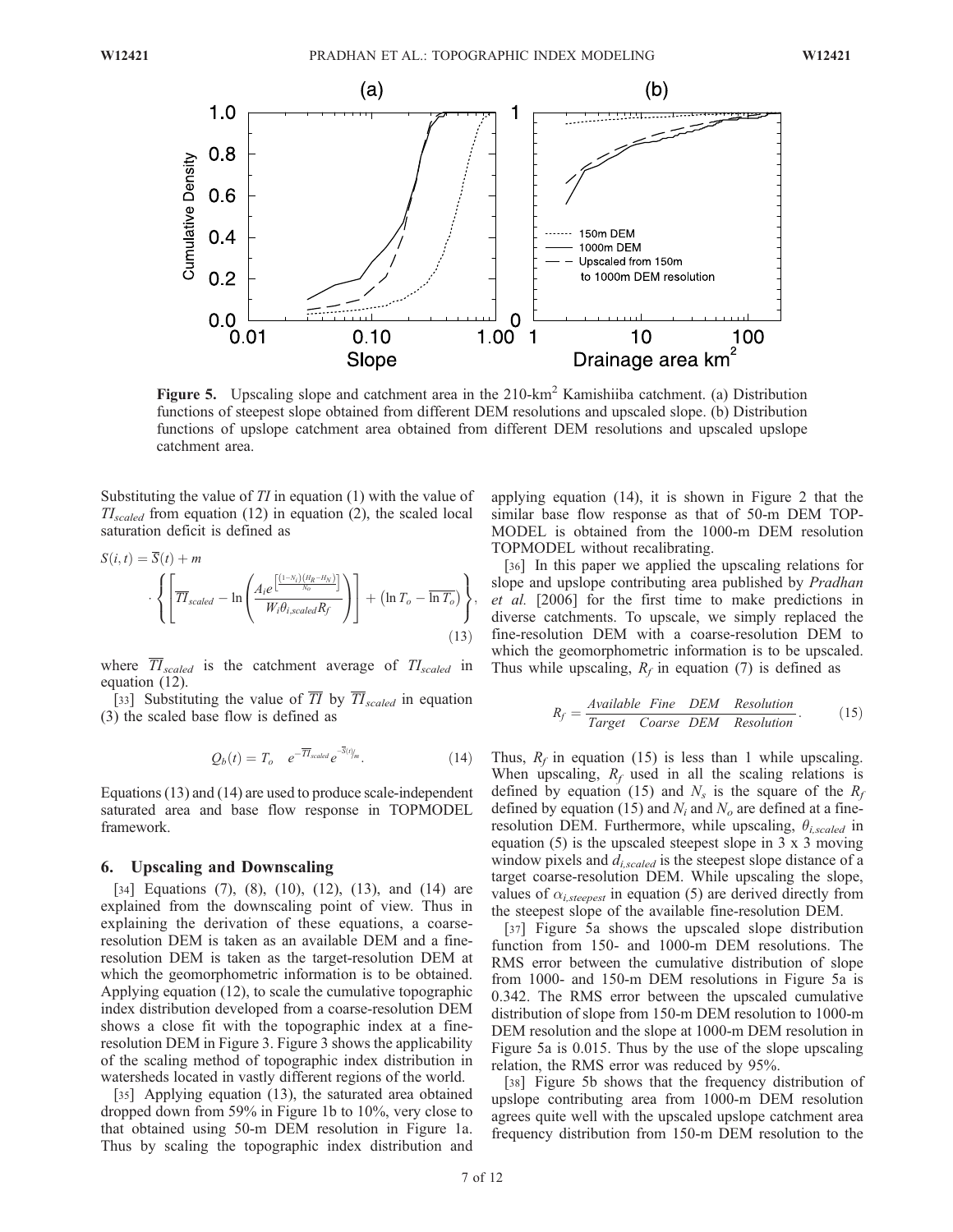target 1000-m DEM resolution. Without the use of the upscaling relations, the RMS error in dimensionless  $(0-1)$ upslope contributing area was 0.36%. The RMS error of the upscaled dimensionless contributing area was 0.04%. The use of the upscaling relation reduced the RMS in contributing area by 89%.

# 7. Tests of Improved Model Parameter Transferability by Accounting for Scale Effects on Geomorphometric Parameters

[39] This section describes our test of the hypothesis that geomorphometric scaling relations can be used to improve the transfer of rainfall-runoff model parameters between catchments where saturation-excess runoff is dominant. These tests involved calibrating TOPMODEL on the Kamishiiba catchment in Japan, and using the derived scaling relations to transfer those parameters to catchments in Nepal, Panama, and the United States. In the following sections, downscaled TOPMODEL means downscaling equations  $(12)$ ,  $(13)$ , and  $(14)$  to a target fine-resolution scale using an available coarse-resolution DEM and upscaled TOPMODEL means upscaling equations (12), (13), and (14) to a target coarse scale using an available fine-resolution DEM.

## 7.1. Transferring the Model Parameters From Kamishiiba Catchment in Japan to Sun Koshi Basin Subcatchments in Nepal

[40] Similar to the Kamishiiba catchment, the Likhu and the Balephi catchments experience high humidity in summer and comparatively lower humidity in winter. The defined catchments in Japan and Nepal have tectonic activity and are geologically young mountains. The mountainous setting in both the regions in Japan and Nepal creates rivers that have steep channel slopes. Thus, there are possibilities that the parameter values obtained at the Kamishiiba catchment in Japan are applicable to the subcatchments of the Sun Koshi basin in Nepal.

## 7.1.1. Tests on the  $850 \text{-} \text{km}^2$  Likhu Catchment, Nepal

[41] The Kamishiiba-calibrated parameters were applied in the Likhu catchment represented by a digital terrain model of resolutions of 1000 m and 90 m. To match the scales of model application, equations (12), (13), and (14) are applied to scale the topographic index, soil water deficit variable, and base flow.

[42] Figure 6a shows the simulated discharge when the Kamishiiba-calibrated parameters were applied at 1000-m DEM resolution in Likhu catchment. The N–S efficiency is negative. Figure 6c shows the simulated discharge of downscaled TOPMODEL from 1000-m DEM resolution to 50-m DEM resolution in the Likhu catchment with the Kamishiiba-calibrated parameters. The  $N-S$  efficiency increased from a negative value in Figure 6a to 81% in Figure 6c.

[43] Figure 6b shows the simulated discharge when the Kamishiiba-calibrated parameters were applied at 90-m DEM resolution in Likhu catchment. The N-S efficiency is 72%. Figure 6d shows the simulated discharge of downscaled TOPMODEL from 90-m DEM resolution to 50-m DEM resolution in the Likhu catchment with the Kamishiiba-calibrated parameters. The  $N-S$  efficiency increased from 72% in Figure 6b to 82% in Figure 6d.

[44] The identical simulation results are shown in Figures 9c and 9d, demonstrating that the derived scaling relations are effective in transferring the parameters identified at a fine scale to different coarse scales at which the model is applied. At this point the utility of the downscaling method presented in this research is quite clear. Reduction of the grid size also means a considerably increase in the work involved in data collection and processing [Vázquez et al., 2002].

# 7.1.2. Tests on 620-km<sup>2</sup> Balephi Catchment, Nepal

[45] Figure 7 shows a long-term simulation result, from 1991 to 1996 on the Balephi catchment in Nepal. This simulation result was obtained by scaling the TOPMODEL parameters from the 1000-m original DEM to 50-m DEM resolution and applying the Kamishiiba-calibrated parameters. As catchments in Nepal are ungauged or poorly gauged, Balephi catchment discharge data for the years 1993 and 1995 are missing. Thus the simulation results for the years 1993 and 1995 in Figure 7 are blind predictions. The saturation information simulated at the end of previous years, that is year 1992 and year 1993, was given as initial state variables in those blind prediction years 1993 and 1995. The N-S efficiencies for 1991, 1992, 1994, and 1996 are 78%, 88%, 67%, and 70%, respectively, with an average of 75%.

# 7.2. Tests on  $414\text{-}km^2$  Upper Rio Chagres Catchment, Panama

[46] TOPMODEL is used in the humid tropics, and studies have shown that it performs well when the catchments are in high-moisture states [Campling et al., 2002; Molicova et al., 1997]. Using data provided by the Panama Canal Authority, we calibrated TOPMODEL at 90-m DEM resolution in the Upper Rio Chagres catchment, 414  $\text{km}^2$ , in Panama, which is located at  $9^{\circ}$ N in the seasonal tropics. Figure 8 shows the TOPMODEL simulation output from January to September 1986. In Figure 8a, the calibrated topranked parameter set gave a  $N-S$  efficiency of 50%. Reasons for not achieving a higher efficiency could be the inabilities of TOPMODEL to take account the variety of runoff generation processes and the importance of deep groundwater in producing base flow in this tropical catchment [Niedzialek and Ogden, 2005] as well as the lack of detailed spatial description of rainfall data. Regional generalizations strictly require that the various processes of runoff generation acting in these regions should be carefully examined [*Pilgrim*, 1983]. We tested the transferability of the TOPMODEL parameters from the Kamishiiba catchment to the Upper Rio Chagres catchment. Given that direct calibration of TOPMODEL yielded a N–S efficiency of 50%, we would not expect the best performance of the transferred parameters to exceed this value.

[47] Figure 8b shows the simulated discharge when the Kamishiiba-calibrated parameters were applied at 1000-m DEM resolution in the Rio Chagres catchment. In this case the N–S efficiency was negative,  $-20\%$ . Downscaling of the TOPMODEL parameters from 1000- to 50-m DEM resolution in the Upper Rio Chagres catchment with the Kamishiiba-calibrated parameters gave the simulation results shown in Figure 8c, where the  $N-S$  efficiency increased to 45%. Figure 8c nearly matches the simulation results in Figure 8a, which were achieved by direct calibration. Despite the fact that the TOPMODEL formulation is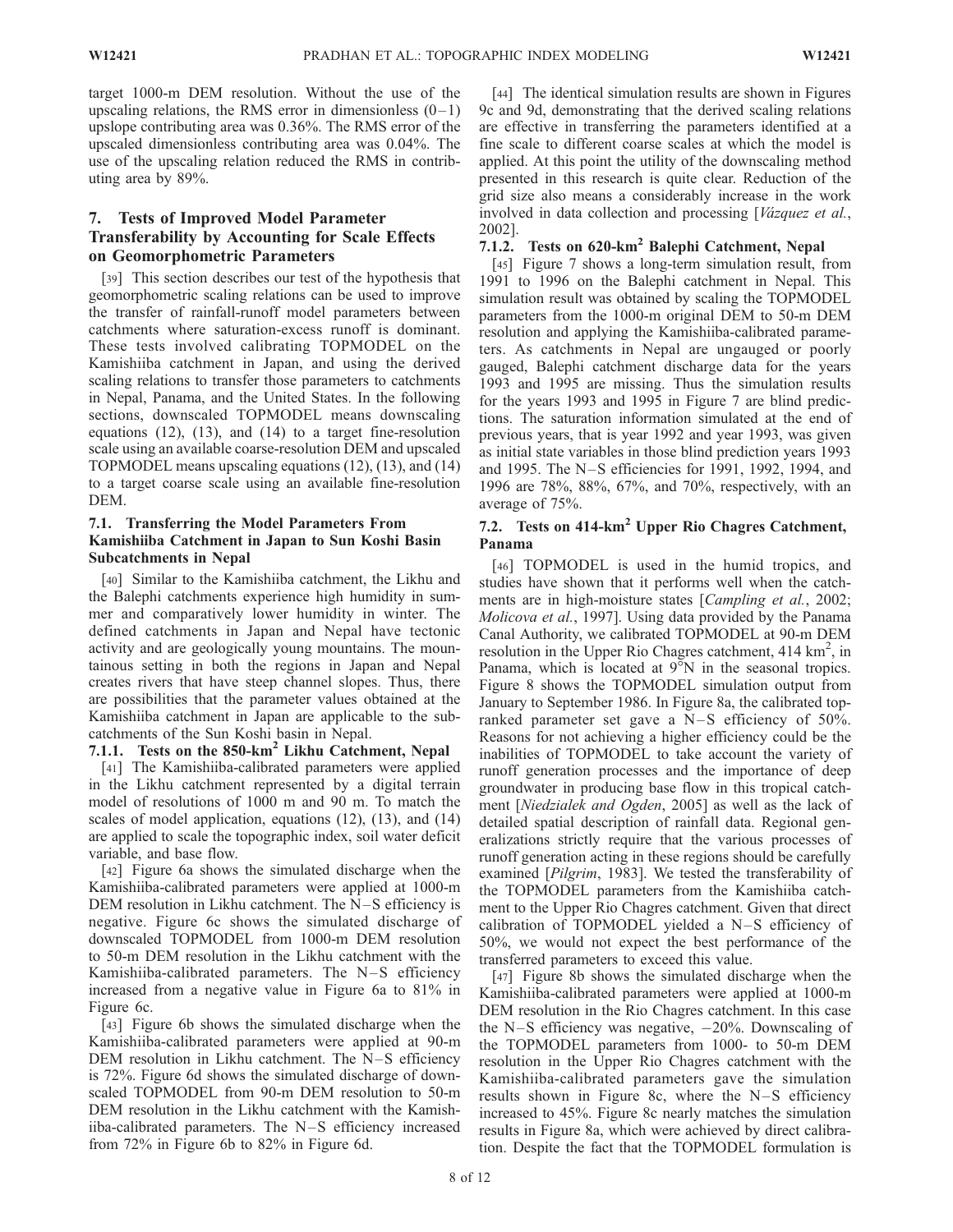

Figure 6. Comparison of TOPMODEL predictions at different DEM resolutions, with and without scale correction in 850-km<sup>2</sup> Likhu catchment in Nepal. All simulation results are for the same period of rainfall using basin-specific topographic index distributions and the Kamishiiba-calibrated parameters: (a) 1000-m DEM resolution, (b) 90-m DEM resolution, (c) 90-m DEM resolution scaled to 50-m DEM resolution, and (d) 1000-m DEM resolution scaled to 50-m DEM resolution.

incomplete in this watershed, as indicated by the relatively low N-S efficiency, the scaling relations presented in this study result in model performance using the scaled and transferred Kamishiiba catchment parameters that is nearly equal to that seen with direct calibration.

# 7.3. Tests on the 37-km<sup>2</sup> Town Brook Catchment, New York

[48] Figure 9 shows the TOPMODEL simulation result for the year 2003 using daily rainfall-runoff data from the 97-day period beginning in September to the first week of December, in the Town Brook, catchment in New York State, United States. Figure 9a shows the simulated discharge when the Kamishiiba-calibrated parameters were applied without scaling at 10-m DEM resolution in the Town Brook catchment resulting in a  $N-S$  efficiency of 31%. Using the scaling relations to transfer the Kamishiiba

parameters from 50- to 10-m DEM resolution increased the N-S efficiency to 50% in Figure 9b. Although, the scaling relations increased the N-S efficiency from  $31\%$  to  $50\%$ , we found that TOPMODEL performed better in this catchment with recalibration at 10-m DEM itself. So in this case, given the significant difference in catchment size, the scaling relations do not explain all of the variation.

[49] To further explore this, the TOPMODEL was calibrated on the Town Brook at 10-m DEM resolution, resulting in  $T_o = 3.0$  m<sup>2</sup>/h and *m* of 0.02, and a N–S efficiency of 86%. The prior estimate of the  $m$  parameter from the firstorder hyperbolic function that fitted the recession curve obtained from the observed discharge of rainfall in the Town Brook catchment was found to be 0.015 which is very close to the calibrated  $m$  value of 0.02 in the catchment. Using the Kamishiiba  $T<sub>o</sub>$  value, and upscaling the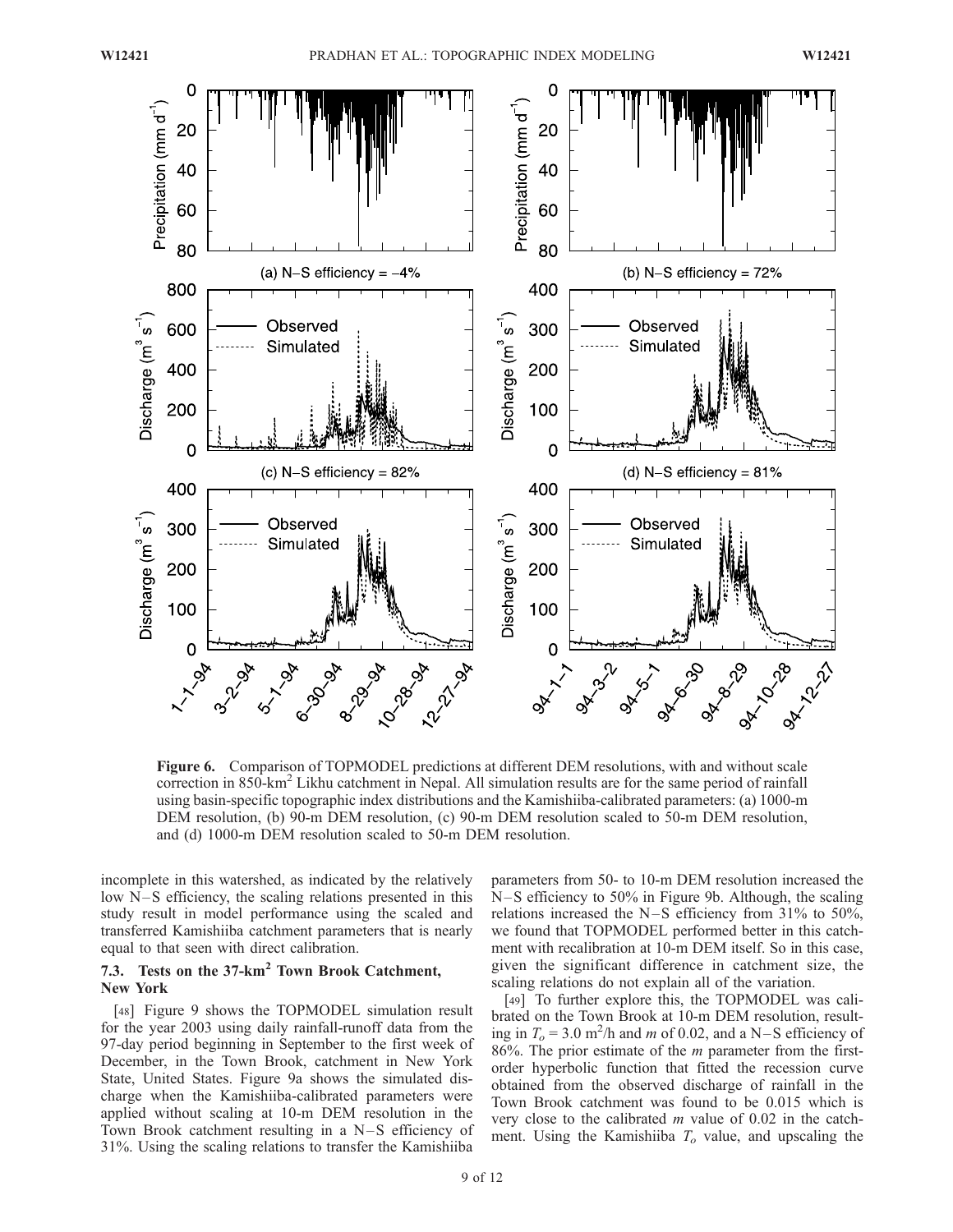

Figure 7. Long-term simulation in Balephi (Nepal) catchment at 1000-m DEM resolution and topographic index distribution scaled to 50-m DEM resolution with the Kamishiiba-calibrated parameters. Simulations for years 1993 and 1995 are blind predictions as the corresponding years have no available observed data.

TOPMODEL from 10- to 50-m DEM resolution, with the calibrated Town Brook  $m$  parameter, the N–S efficiency was 84% in Figure 9c.

#### 8. Discussion

[50] The use of routing increased the  $N-S$  efficiency in the Kamishiiba catchment, as it did when the Kamishiiba calibration parameters were transferred to the Nepal catchments. However, the incorporation of routing but did not improve the simulation performance in the Upper Rio Chagres and Town Brook catchments. The most likely reason for this is that the response time of the 414-km<sup>2</sup> Upper Rio Chagres and the 37-km<sup>2</sup> Town Brook catchment is less than the 1-day model time step employed in this study. This paper does not consider the effect of model time step on parameter identification. This is a limitation of our study. However, the scaling relations tested in our study did improve model performance using the Kamishiiba parameters to almost equal those obtained using direct calibration.

[51] We demonstrate that accounting for grid-size scale effects improves model performance in regionalization tests. We did not seek to answer the question ''is there an optimal grid size." As found by Andrle and Abrahams [1989] and Klinkenberg and Goodchild [1992], unifractal scaling of slope breaks down at very fine scales owing to different processes that control microtopography. This prevents application of equation (5) for downscaling to scales at which microtopography is important. This limits the applicability of our approach to scales on the order of a few meters to a few tens of meters.

[52] In this study, the value of the lateral transmissivity  $T = 9.8 \text{ m}^2 \text{h}^{-1}$  identified in calibration on the Kamishiiba, Japan, catchment was found to be applicable to some degree in all four test catchments. We cannot draw any conclusion from this result. However, Nimmo [2007] analyzed 64 macropore flow data sets and found that flow velocities in macropores and fractures are well bounded, with a mean value of 13 md<sup>-1</sup>. An argument posed by *Brutsaert* [2008] from analysis of river recession data proposed that there is a fundamental geomorphological control wherein stream drainage density develops to produce a characteristic drainage timescale or ''storage half life'' of 45±15 days. The quest for fundamental hydrological variables as a result of ecological, geological or other controls is an area of active research.



Figure 8. Transferability of parameters with scaled topographic index in the upper Rio Chagres catchment in Panama. All simulation results are for the same rainfall period (January to September 1986). (a) TOPMODELcalibrated discharge at Shuttle Radar Topography Mission 90-m DEM resolution. (b) TOPMODEL-simulated discharge with Global 30 Arc-Second Elevation 1000-m resolution DEM using the Kamishiiba-calibrated parameters. (c) Simulated discharge with 1000-m topographic index scaled to 50-m DEM resolution using the Kamishiibacalibrated parameters.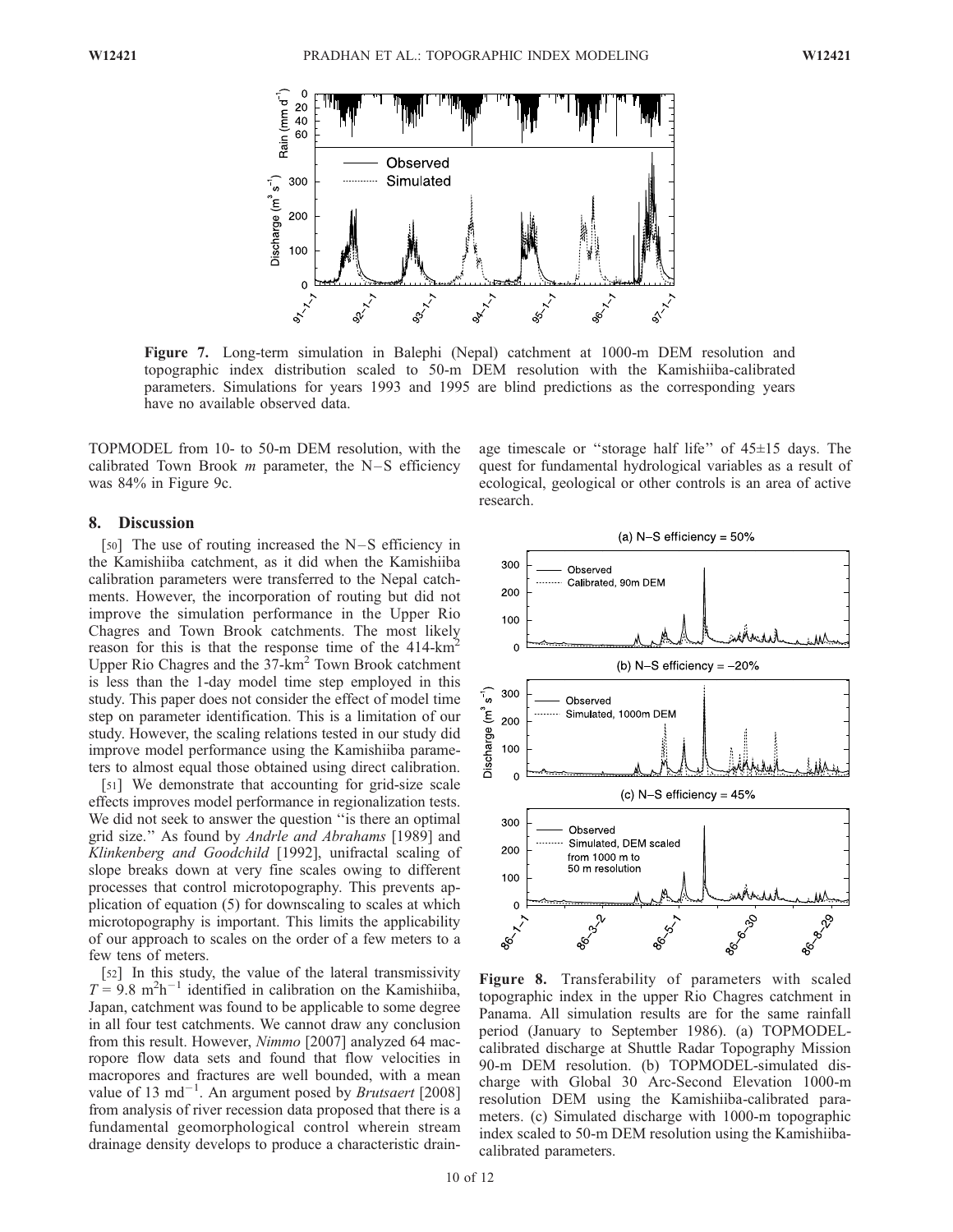

Figure 9. Transferability of parameters with scaled topographic index in the 37.1-km<sup>2</sup> Town Brook catchment, in the northeastern United States. (a) TOPMODEL-simulated discharge with 10-m DEM resolution using the Kamishiiba-calibrated parameters, (b) simulated discharge with topographic index upscaled from 10- to 50-m DEM resolution using the Kamishiiba-calibrated parameters, and (c) TOPMODEL-simulated discharge with upscaled topographic index from 10-to 50-m DEM resolution with the Kamishiiba-calibrated  $T<sub>o</sub>$  value and the Town Brook-calibrated m value.

[53] In hydrologic modeling, fine-resolution DEM offers advantages over course-resolution DEM for identifying grid-resolution depended effective parameter values like the lateral soil transmissivity  $T$  [*Pradhan et al.*, 2006]. Finer-resolution DEMs allow for better description of small-scale topographic features such as low-order channels and hillslopes. Identifying a grid size for a faithful landscape representation is a future research work.

#### 9. Conclusions

[54] The topographic index is dimensional. At a point, it is derived from local upslope contributing area, unit contour length and slope. Available methods to quantify the topographic parameters drainage area, contour length per unit area, and slope, are influenced by DEM grid resolution. This makes the topographic index at a point dependent on grid resolution. Subsequently TOPMODEL parameters that work in one watershed at one grid resolution will not work in the same basin at a different grid resolution. Knowledge of how to correct for this effect allows transfer of TOPMODEL parameters not only from one grid size to another, but also from one basin to another. Scaling relations on contributing area, slope, and contour length were successfully used to scale the topographic index distribution in watersheds located in vastly different regions of the world; Japan, Nepal, Panama, and the United States. Accounting for scale effects using the geomorphometric scaling relations

increases transferability of TOPMODEL parameters form one catchment to another.

[55] The use of geomorphometric scaling of topographically derived parameters from a catchment in Japan to two catchments in Nepal, one catchment in Panama, and one catchment in the United States, demonstrates that the gridresolution-dependent effective parametric value of lateral soil transmissivity  $T$  is quite stable from one place to another in the regionalization of TOPMODEL in humid catchments. Results indicate that the stability of the lateral transmissivity of soil requires that there should not be a scale mismatch between the parameter identification scale and model application scale, or topographic scaling relations should be applied to match the scales of model application and parameter identification. From the analysis made in the Town Brook catchment we observed that the transmissivity decay parameter  $m$  value is not dependent on the grid resolution. The values of  $m$  given by Beven [1997] do not seem to have any significant correlation with the other corresponding TOPMODEL parameter values. While there is a theoretical link between the exponential transmissivity profile and the recession curve, effectively  $m$  is most important in controlling the decay of the recession and hence values can be derived from recession analysis [*Ambroise et al.*, 1996]. This means that there will be a link between soil moisture storage capacity and catchment size rather than grid size. Larger catchments are more likely